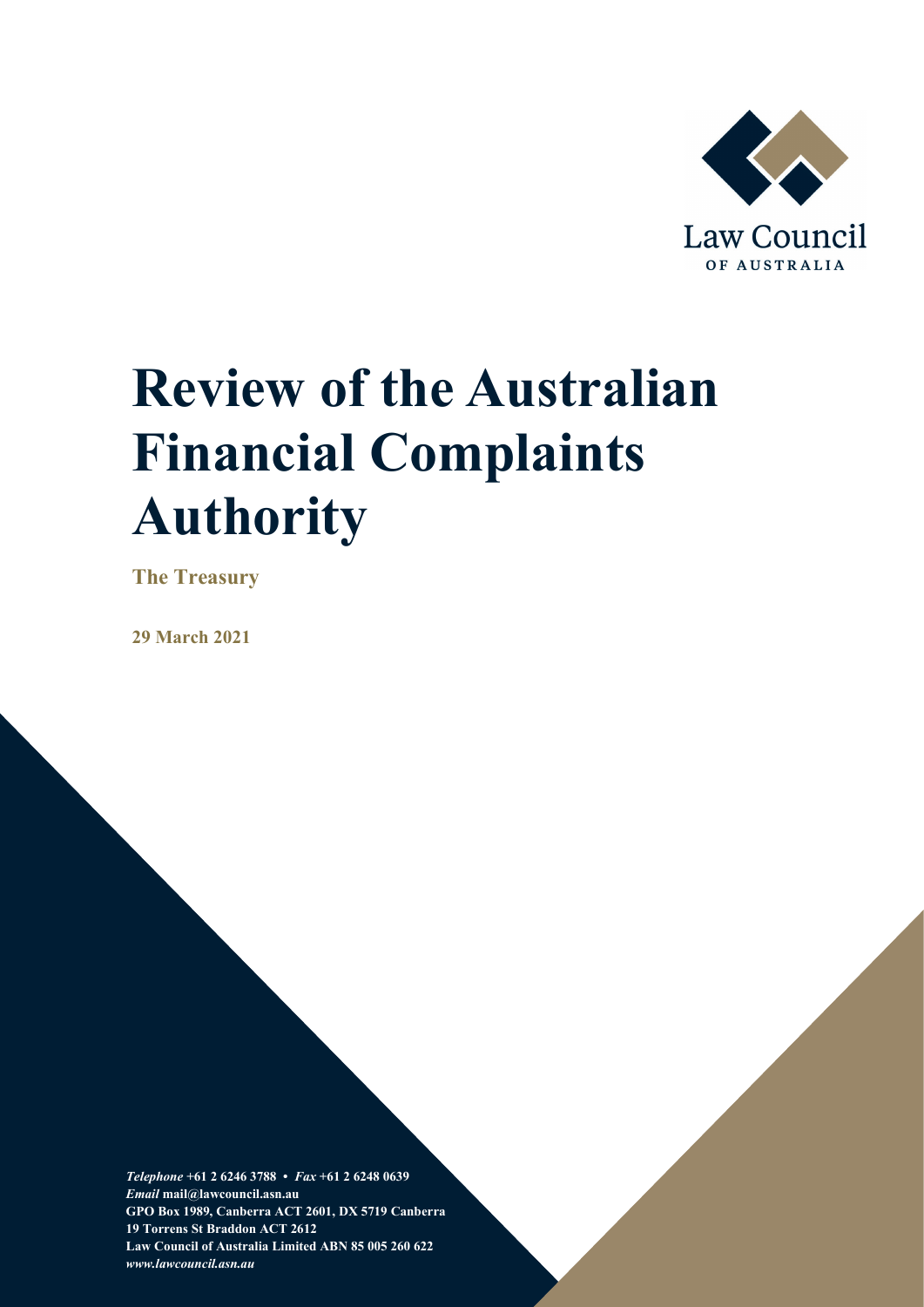# Table of Contents

| Monetary jurisdiction for claims of indirect and non-financial loss and caps 9 |  |
|--------------------------------------------------------------------------------|--|
|                                                                                |  |
| Scope, remit and operation of AFCA's Independent Assessor function 11          |  |
|                                                                                |  |
|                                                                                |  |
| Capability to produce consistent, predictable, quality and timely outcomes12   |  |
|                                                                                |  |
|                                                                                |  |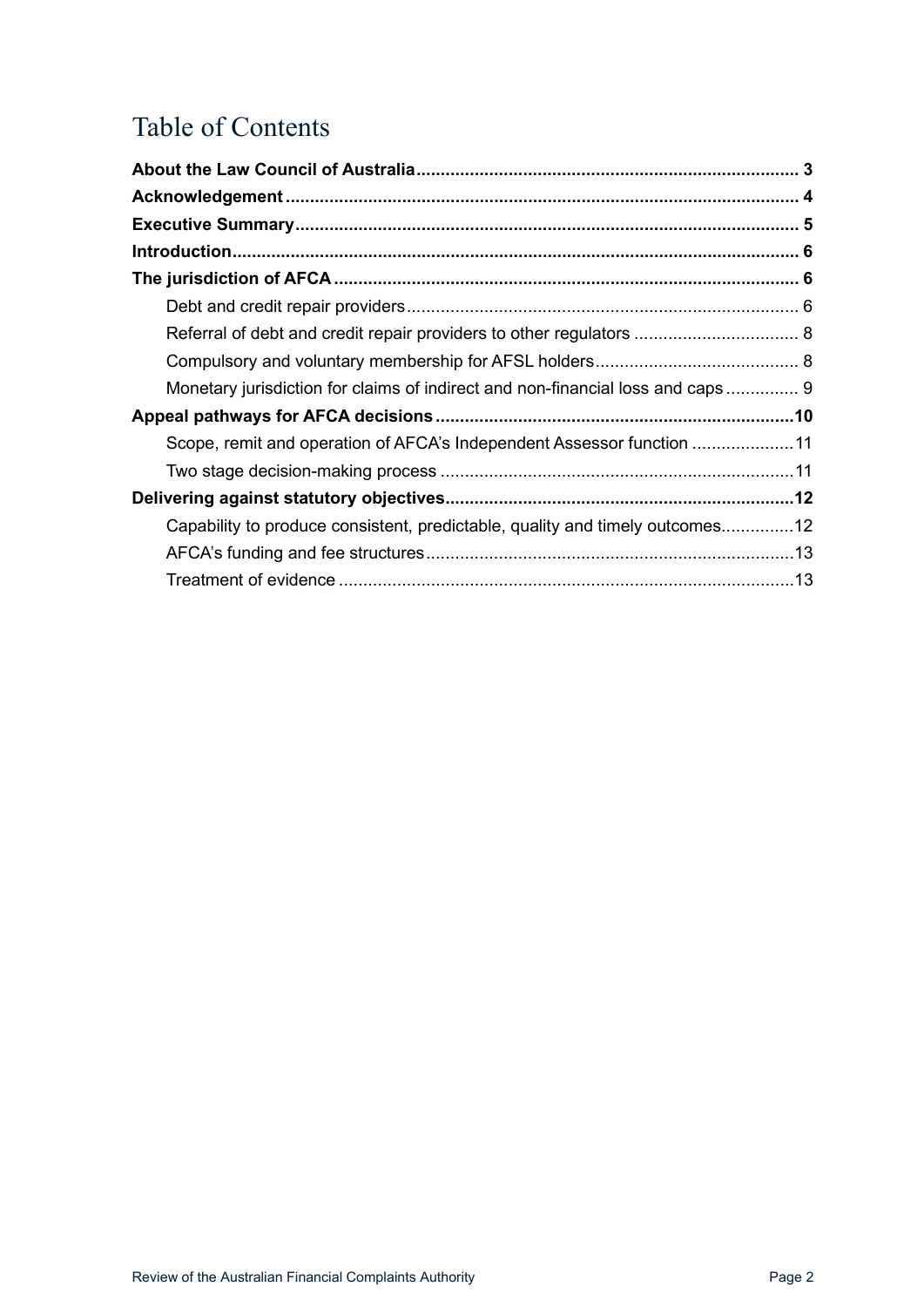### <span id="page-2-0"></span>About the Law Council of Australia

The Law Council of Australia exists to represent the legal profession at the national level, to speak on behalf of its Constituent Bodies on national issues, and to promote the administration of justice, access to justice and general improvement of the law.

The Law Council advises governments, courts and federal agencies on ways in which the law and the justice system can be improved for the benefit of the community. The Law Council also represents the Australian legal profession overseas, and maintains close relationships with legal professional bodies throughout the world.

The Law Council was established in 1933, and represents 16 Australian State and Territory law societies and bar associations and the Law Firms Australia, which are known collectively as the Council's Constituent Bodies. The Law Council's Constituent Bodies are:

- Australian Capital Territory Bar Association
- Australian Capital Territory Law Society
- Bar Association of Queensland Inc
- Law Institute of Victoria
- Law Society of New South Wales
- Law Society of South Australia
- Law Society of Tasmania
- Law Society Northern Territory
- Law Society of Western Australia
- New South Wales Bar Association
- Northern Territory Bar Association
- Queensland Law Society
- South Australian Bar Association
- Tasmanian Bar
- Law Firms Australia
- The Victorian Bar Inc
- Western Australian Bar Association

Through this representation, the Law Council effectively acts on behalf of more than 60,000 lawyers across Australia.

The Law Council is governed by a board of 23 Directors – one from each of the constituent bodies and six elected Executive members. The Directors meet quarterly to set objectives, policy and priorities for the Law Council. Between the meetings of Directors, policies and governance responsibility for the Law Council is exercised by the elected Executive members, led by the President who normally serves a 12 month term. The Council's six Executive members are nominated and elected by the board of Directors.

Members of the 2021 Executive as at 1 January 2021 are:

- Dr Jacoba Brasch QC, President
- Mr Tass Liveris, President-Elect
- Mr Ross Drinnan, Treasurer
- Mr Luke Murphy, Executive Member
- Mr Greg McIntyre SC, Executive Member
- Ms Caroline Counsel, Executive Member

The Chief Executive Officer of the Law Council is Mr Michael Tidball. The Secretariat serves the Law Council nationally and is based in Canberra.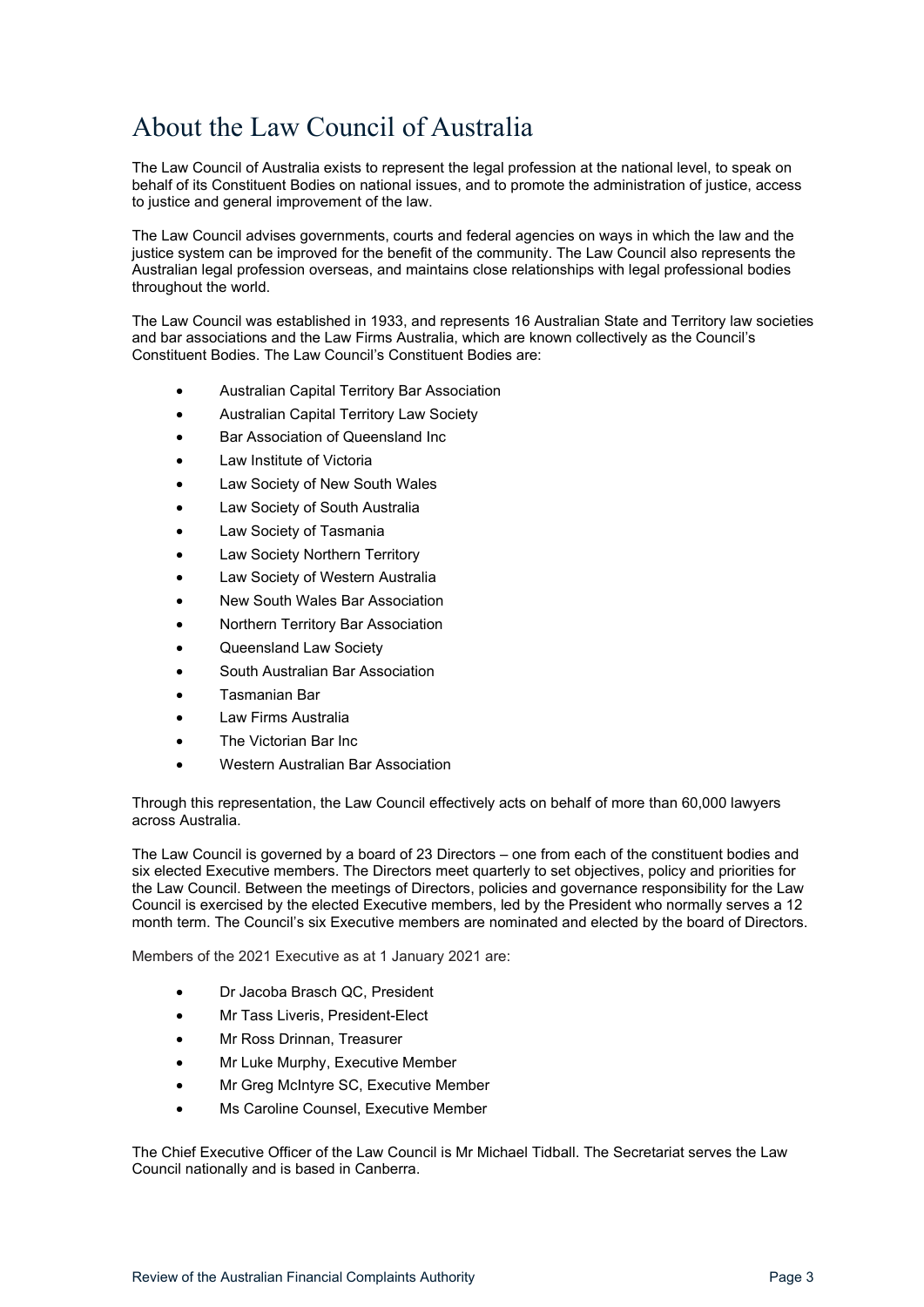# <span id="page-3-0"></span>Acknowledgement

The Law Council of Australia is grateful for the contribution of the Queensland Law Society, in addition to input from the following committees:

- the Financial Services Committee of the Business Law Section;
- the Superannuation Committee of the Legal Practice Section;
- the Australian Consumer Law Committee of the Legal Practice Section; and
- the Alternative Dispute Resolution Committee of the Federal Litigation and Dispute Resolution Section.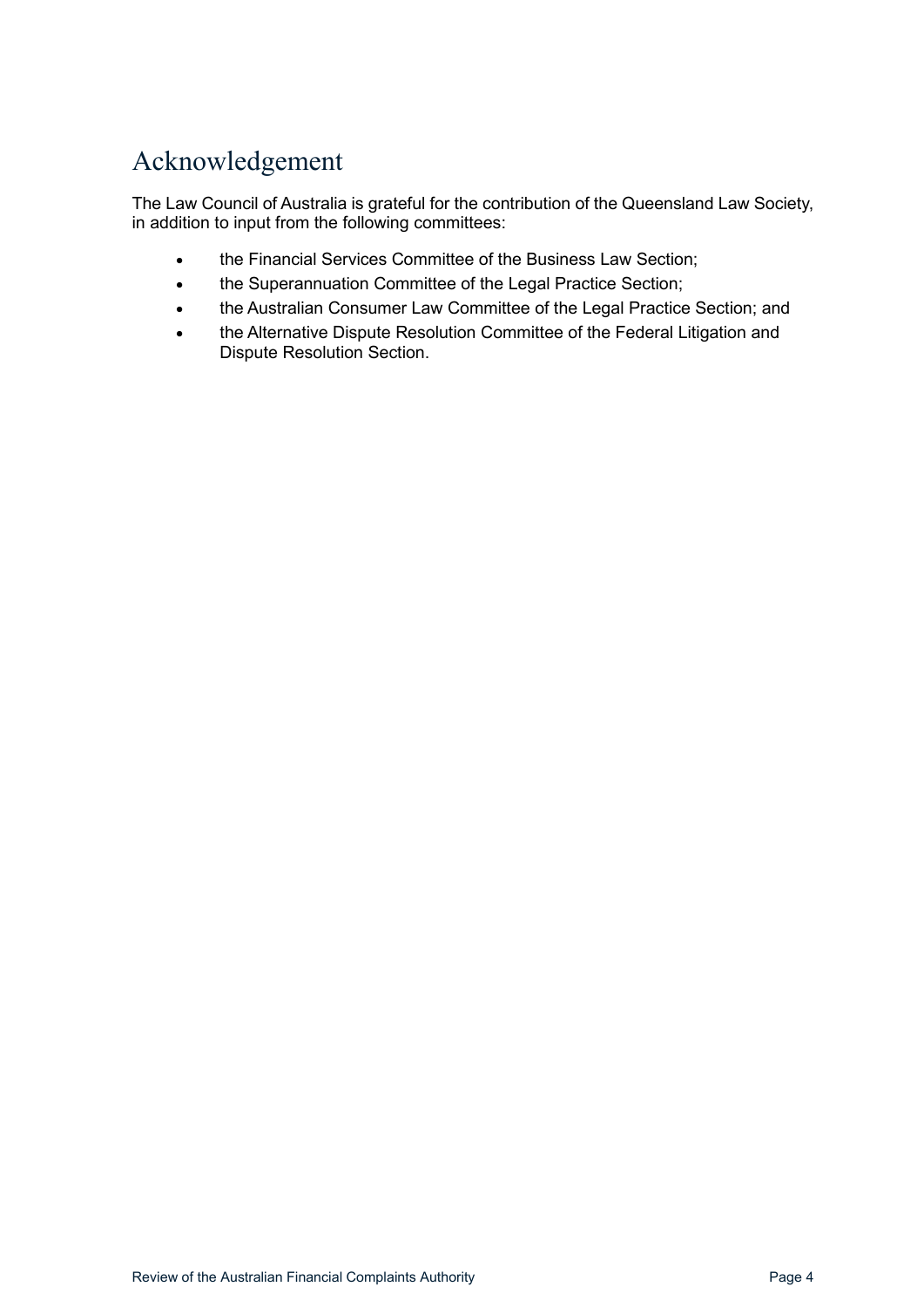### <span id="page-4-0"></span>Executive Summary

- 1. The Law Council of Australia welcomes the opportunity to provide this submission to the Department of Treasury in relation to its review of the Australian Financial Complaints Authority (**AFCA**).
- 2. The Law Council supports AFCA as the primary means of resolving most financial services disputes, particularly low value claims, and believes that a properly funded AFCA has the potential to result in improved outcomes for consumers by reducing the time associated with resolving financial complaints.
- 3. This submission has regard to the Terms of Reference established by the Treasury and has been prepared with the view to contributing to the continuing improvement of AFCA. To this end, the Law Council has made the following recommendations:
	- activities of debt and credit repairers should be subject to AFCA processes;
	- AFCA's referral powers and practices should be expanded, including clear authority to refer matters to a wider range of regulators such as the Legal Services Commissioner or equivalent in each jurisdiction;
	- consideration should be given to a clearer distinction between compulsory membership and voluntary membership categories of activities subject to AFCA jurisdiction;
	- an independent review of AFCA monetary limits, including for claims for indirect financial loss or non-financial loss and the amount which may be awarded, should be undertaken;
	- consideration should be given to having an Independent Assessor with previous judicial (and for superannuation matters relevant trust law, equitable jurisdiction) expertise to regularly review the merits and substance of a representative sample of Preliminary Assessments and possibly even Determinations;
	- clarification regarding the two-step decision making process is required to ensure a Determination is not treated as an appeal of a Recommendation;
	- consideration should be given to a more rigorous internal review or peer review conducted before Preliminary Assessments are issued to promote consistency, timeliness and sound application of relevant legal principles and statutory rules to the particular case; and
	- AFCA could do more to utilise and promote the power to ask the Financial Firm to contribute up to \$5,000 towards the costs for obtaining expert evidence incurred by the complainant in non-superannuation complaints, particularly in circumstances where consumers are unaware of the importance of the evidence to their case.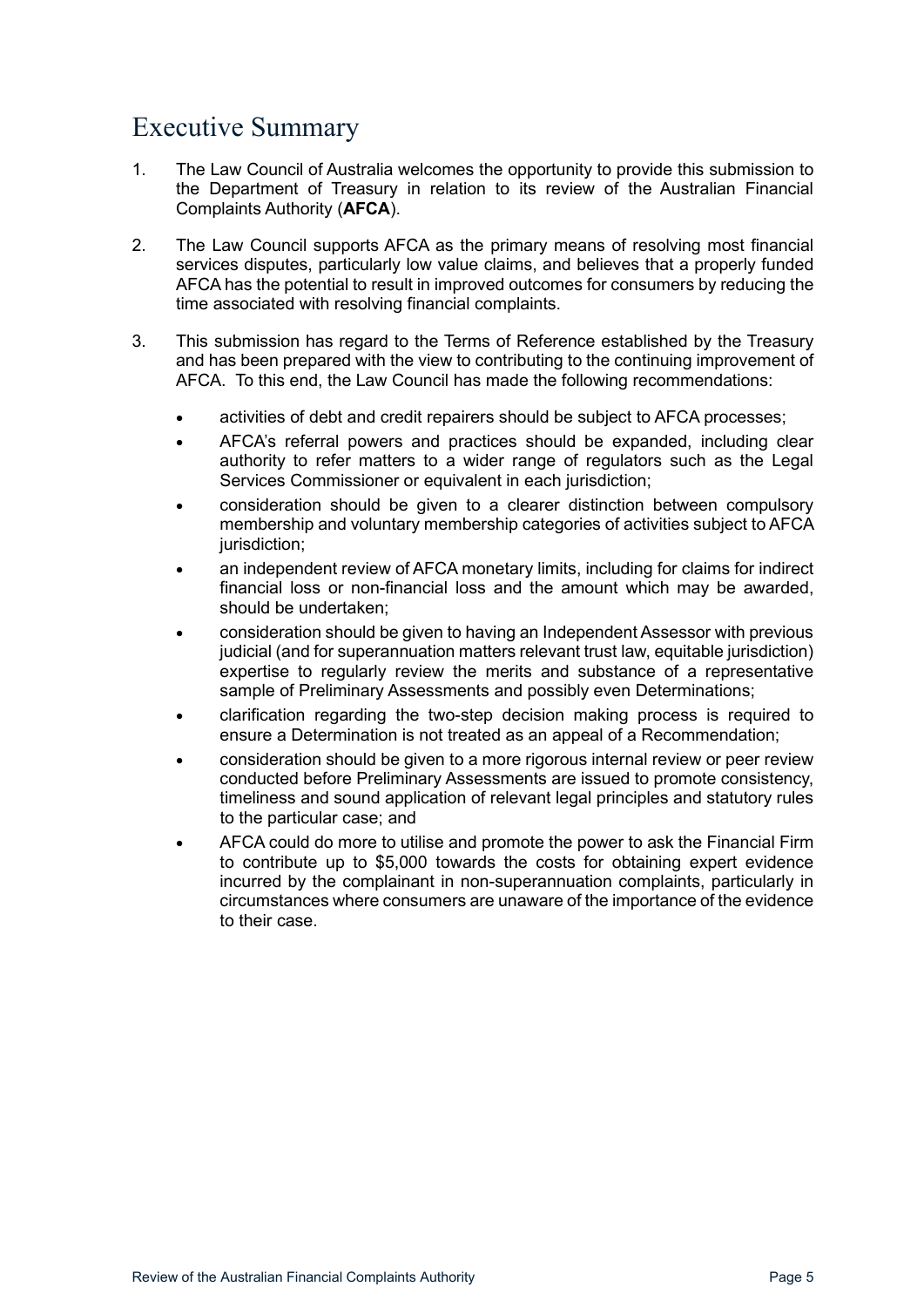### <span id="page-5-0"></span>Introduction

- 4. AFCA was established to take the place of the Financial Ombudsman Service, the Credit and Investments Ombudsman, and the Superannuation Complaints Tribunal. The Law Council has previously expressed general support for the establishment of AFCA, including detailed commentary in earlier submissions to:
	- the Treasury regarding its Consultation Paper on Improving Dispute Resolution in the Financial System;<sup>[1](#page-5-3)</sup>
	- the Senate Standing Committee on Economics regarding the Treasury Laws Amendment (Putting Consumers First – Establishment of the Australian Financial Complaints Authority) Bill [2](#page-5-4)017;<sup>2</sup> and
	- the Treasury regarding its Consultation Paper of the Establishment of the Australian Financial Complaints Authority (November 2017).[3](#page-5-5)
- 5. Industry-supported dispute resolution schemes play a vital role in assisting consumers to resolve complaints or disputes in a forum that is generally faster and cheaper than the formal legal system. However, the Law Council also stresses that the role of the private legal profession remains critical and complementary to the successful operation of AFCA.
- 6. Further, there remains an important role for the courts in establishing precedent for others, and processes such as class actions remain important in obtaining consumer redress in instances of widespread misconduct.
- 7. The Law Council provides support for the role of AFCA and calls for it to be adequately resourced to undertake whatever measures it considers necessary to ensure that it can effectively, efficiently and fairly deal with a potentially larger volume of complaints.

### <span id="page-5-1"></span>The jurisdiction of AFCA

<span id="page-5-2"></span>**Debt and credit repair providers** 

- 8. The Law Council submits that consideration should be given to expanding AFCA's jurisdiction and membership base to include paid representatives or claims agents (specifically, 'credit repair' or 'debt solution' providers).
- 9. Businesses participating in the debt and credit repair sector offer a service to consumers which purports to obtain amendments and/or deletions of entries on their credit records to improve the credit rating of the consumer and, consequently, their prospects of obtaining further credit.
- 10. The Senate Standing Committee on Economics released its *Credit and financial services targeted at Australians at risk of financial hardship* report in February 2019, which examined the behaviours of this sector. The majority report identified that the

<span id="page-5-3"></span><sup>1</sup> Law Council of Australia, Submission to the Treasury*, Consultation Paper on Improving Dispute Resolution in the Financial System* (14 June 2017), <www.lawcouncil.asn.au/resources/submissions/improving-disputeresolution-in-thefinancial-system>.

<span id="page-5-4"></span><sup>2</sup> Law Council of Australia, Submission to Senate Standing Committee on Economics, *Treasury Laws Amendment (Putting Consumers First Establishment of the Australian Financial Complaints Authority) Bill 2017 (Cth)* (29 September 2017), <www.lawcouncil.asn.au/resources/submissions/treasury-laws-amendmentputting-consumers-first-establishment-of-theaustralian-financial-complaints-authority-bill-2017>. <sup>3</sup> Law Council of Australia, Submission to the Treasury, *Australian Financial Complaints Authority* (24

<span id="page-5-5"></span>November 2017), <www.lawcouncil.asn.au/resources/submissions/australian-financial-complaints-authority>.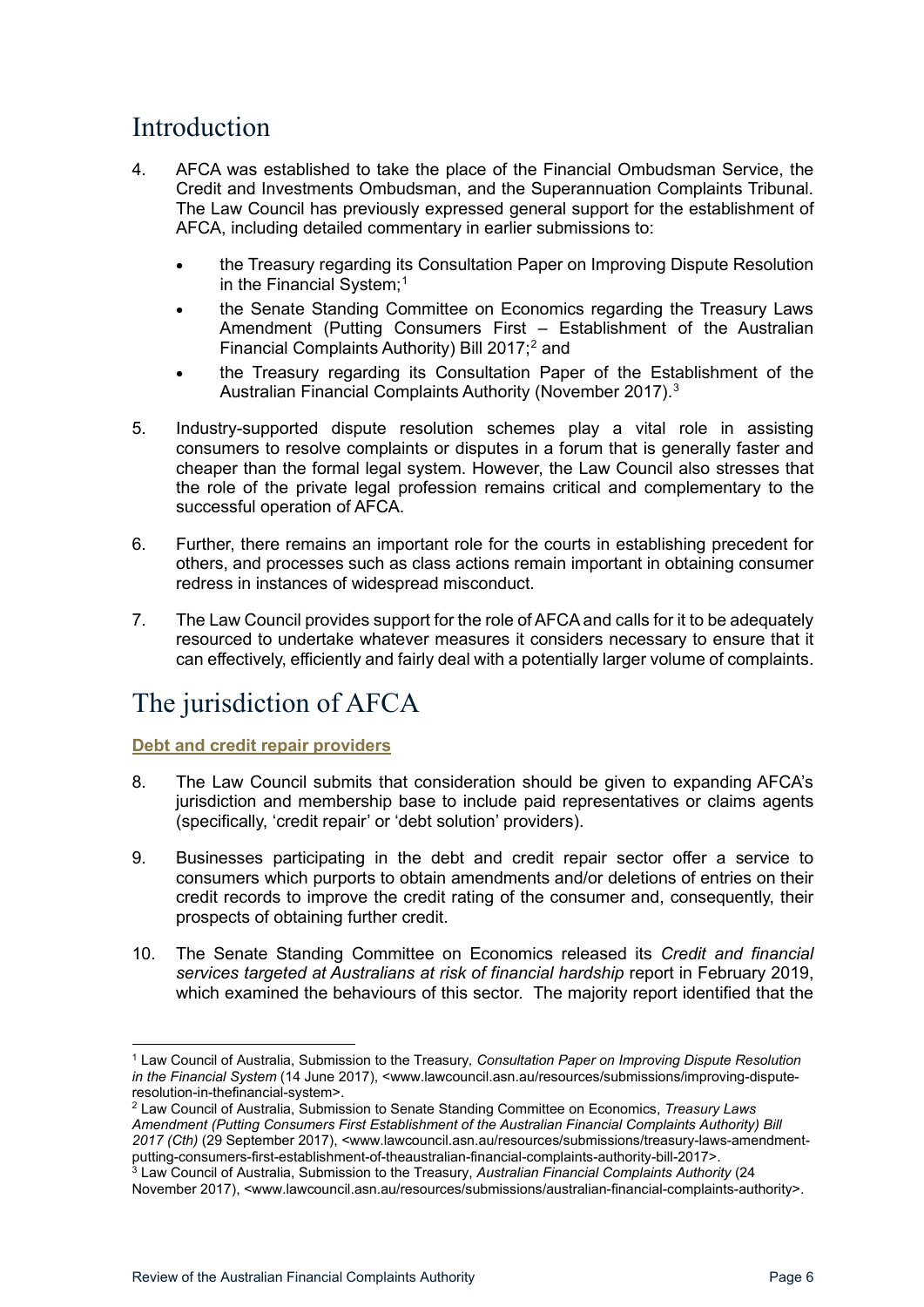unregulated provision of debt and credit repair services poses significant risks to vulnerable Australians.[4](#page-6-0)

- 11. The majority report of the Senate Standing Committee on Economics therefore recommended that the credit repair sector be subject to 'compulsory membership of the AFCA, giving clients access to an external dispute resolution scheme'. [5](#page-6-1)
- 12. Membership of an external dispute resolution scheme is already required under the *Privacy Act 1988* (Cth) for all credit reporting bodies and for all credit providers wishing to access and notify credit information to a credit reporting body, although for those providers of credit who do not have Australian Credit Licences, such as the providers of utilities and telecommunication services, there are a number of other external dispute resolution schemes.
- 13. While this requirement may be sufficient to provide consumers with access to a costsfree dispute resolution mechanism, it will not be helpful to creditors, be they credit, utilities or telecommunications service providers, unless AFCA changes its Rules to accommodate such complaints.
- 14. A number of systemic issues have been identified within the credit repair sector, including:
	- fees charged by providers are often not transparent and are disproportionate to the service delivered and can leave consumers worse off;<sup>[6](#page-6-2)</sup>
	- providers tend to charge fees for obtaining credit reports and using dispute resolution services (such as those offered by AFCA) that are free for consumers to access directly:<sup>[7](#page-6-3)</sup>
	- providers often fail to advise consumers of free alternatives such as AFCA, legal aid, or community financial counselling and also fail to inform consumers that they may themselves, free of charge, obtain a copy of their credit reports and object and complain about entries which they believe are not justified;<sup>[8](#page-6-4)</sup> and
	- consumers are often referred to inappropriate remedies which may be expensive and cause lasting damage.<sup>[9](#page-6-5)</sup>
- 15. The consumers targeted by credit repairers tend to be low income and vulnerable and are particularly susceptible to misleading and unscrupulous behaviour. The inequalities of power between consumers and credit repairers and the damage such does to the integrity of the credit reporting system justifies systemic intervention, which should include requiring membership of AFCA as one element of that reform.

#### **Recommendation:**

• **Activities of debt and credit repairers should be subject to AFCA processes.**

<span id="page-6-0"></span><sup>4</sup> Senate Economics References Committee, *Credit and financial services targeted at Australians at risk of financial hardship* (22 February 2019), 9.

<span id="page-6-1"></span><sup>5</sup> Ibid, Recommendation 8.

<span id="page-6-2"></span> $6$  Ibid, 57.

 $7$  Ibid, 60.

<span id="page-6-4"></span><span id="page-6-3"></span><sup>8</sup> Ibid, 57.

<span id="page-6-5"></span><sup>9</sup> Ibid 56-58.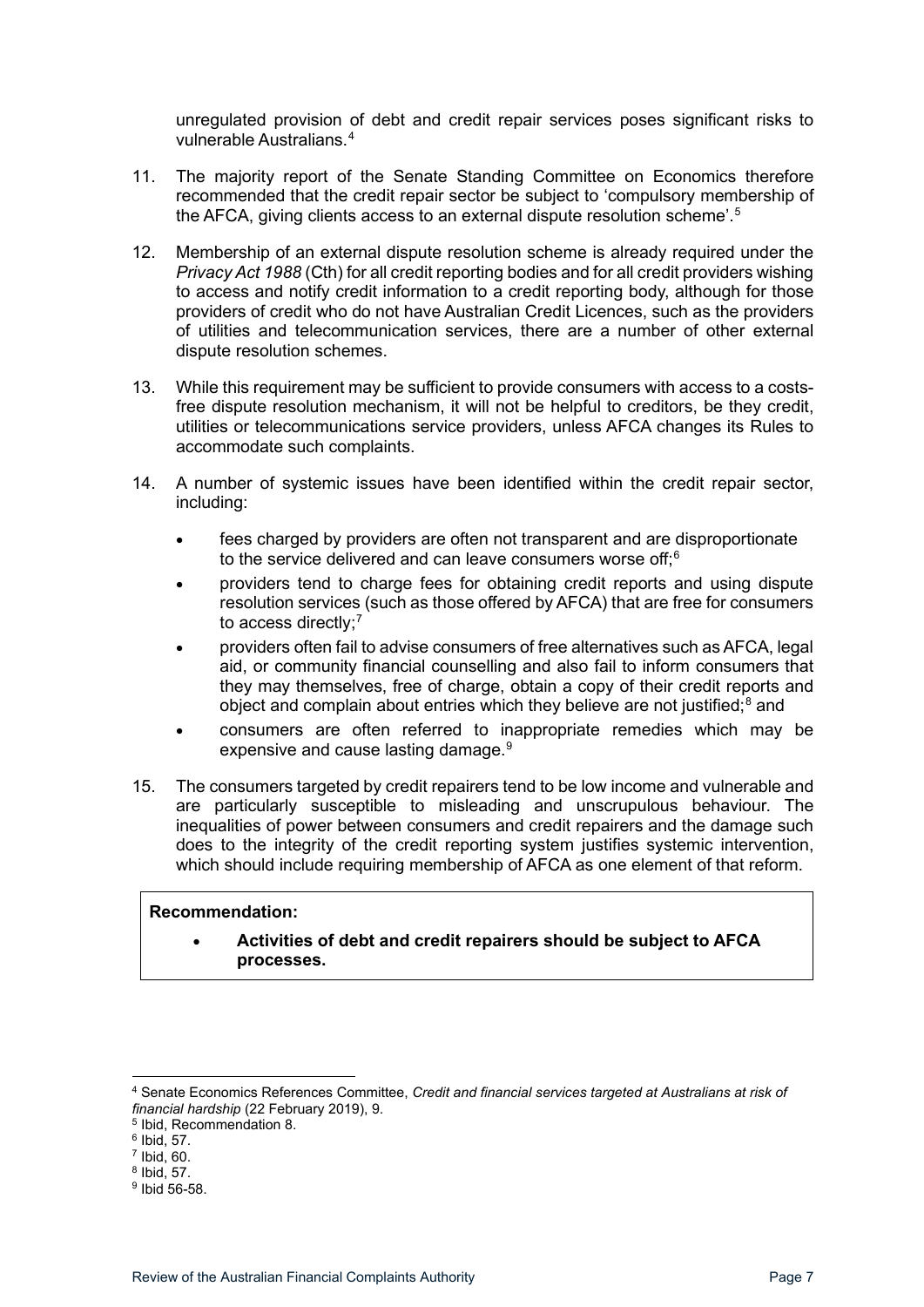#### <span id="page-7-0"></span>**Referral of debt and credit repair providers to other regulators**

- 16. The Law Council notes that some of the behaviours of unlicensed credit repairers may potentially fall within the ambit of the prohibition on engaging in legal practice when not entitled to do so.[10](#page-7-2)
- 17. Currently, AFCA does not have the power to refer specific matters to regulatory authorities such as the Legal Services Commissioner or equivalent in each jurisdiction, rather, it is only authorised to refer serious contraventions of law<sup>[11](#page-7-3)</sup> and systemic issues to the Australian Securities and Investments Commission (**ASIC**), the Australian Prudential Regulation Authority or the Commissioner of Taxation.<sup>[12](#page-7-4)</sup>
- 18. Consideration should be given to whether AFCA's referral powers and practices should be expanded, including clear authority to refer to a wider range of regulators such as the Legal Services Commissioner or equivalent in each jurisdiction. The capacity to refer to other regulators should be enlivened if AFCA determines that the complaint before it gives rise to a concern that a company or individual has inappropriately engaged in legal practice or other regulated behaviour.

#### **Recommendation:**

• **AFCA's referral powers and practices should be expanded, including clear authority to refer matters to a wider range of regulators such as the Legal Services Commissioner or equivalent in each jurisdiction.** 

#### <span id="page-7-1"></span>**Compulsory and voluntary membership for AFSL holders**

- 19. With respect to the categories of activities undertaken by Australian Financial Services Licence (**AFSL**) holders, the regulatory framework provides for two classes of membership with AFCA, namely:
	- compulsory for the categories of activities that an AFSL holder is required to be a member of AFCA for; and
	- voluntary with respect to other categories of activities that an AFSL holder undertakes but are not mandatorily required to be a member of AFCA for.
- 20. The Law Council understands that AFCA membership does not distinguish between those categories for which membership is compulsory and those categories of activity which do not require membership. Once an AFSL holder is a member of AFCA (for the compulsory issues), AFCA assumes jurisdiction across all of their activities, even those categories for which membership was not required.
- 21. Noting this approach, the Law Council queries whether AFCA should only have jurisdiction over categories of activities for which it has an ability to compel membership, and/or those categories of activity that an AFSL holder voluntarily seeks membership for. Having a clear distinction between compulsory membership and voluntary membership categories could assist to clarify this issue.

<span id="page-7-2"></span><sup>10</sup> In Queensland, engaging in legal practice is regulated under the *Legal Profession Act 2007* (Qld) (see particularly s 24) and other States have similar regulation, noting that some States operate under the Legal Profession Uniform Law.

<span id="page-7-3"></span><sup>&</sup>lt;sup>11</sup> For examples of contraventions, see AFCA, *Operational Guidelines to the Rules* (January 2021), 87.<br><sup>12</sup> *Corporations Act 2007* (Cth) s 1052E.

<span id="page-7-4"></span>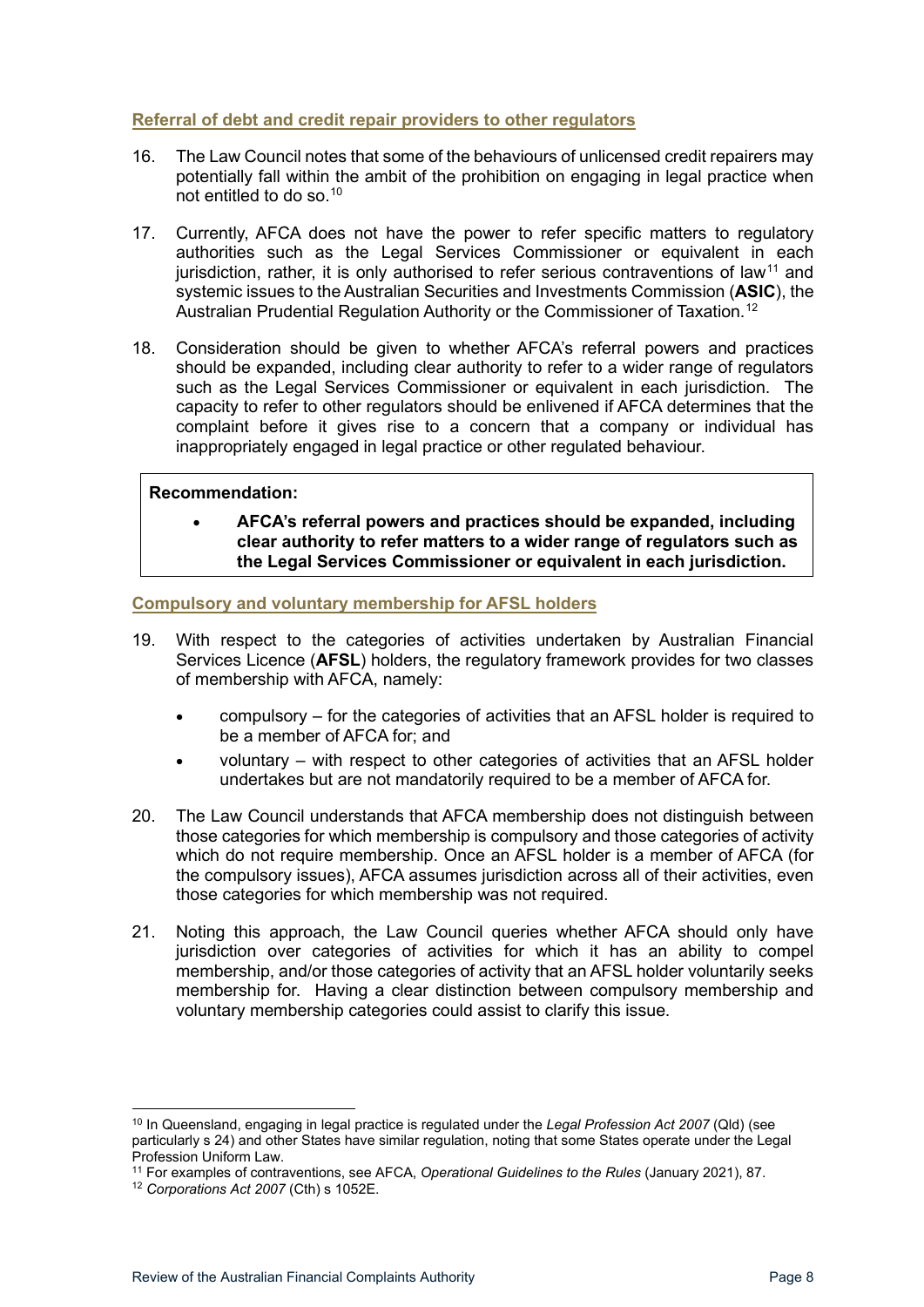#### **Recommendation:**

#### • **Consideration should be given to a clearer distinction between compulsory membership and voluntary membership categories of activities subject to AFCA jurisdiction.**

#### <span id="page-8-0"></span>**Monetary jurisdiction for claims of indirect and non-financial loss and caps**

- 22. Currently, AFCA's monetary limit for claims for indirect financial loss or non-financial loss is capped at \$5,400.<sup>[13](#page-8-1)</sup> The Law Council queries whether this limit is too low for any meaningful distinction to be made between the severities of the non-financial and indirect loss suffered as a result of poor conduct.
- 23. In addition, at present under the AFCA Operational Guidelines there is a disconnect between the value of a complaint that AFCA may consider, and the amount that AFCA may award in the event that the complaint is upheld. Currently, AFCA may consider a complaint in respect of, for example, a life insurance dispute where the value of the claim is up to \$1,000,000. However, if the complaint is upheld, a consumer may not be awarded more than \$500,000.
- 24. If a consumer has their complaint upheld, then the consumer should, as nearly as is practicable, be placed in the position that they otherwise would have been in. It is, in the Law Council's submission, unfair that a consumer would be placed into a position of being only entitled to half of the entitlement which they rightly have claimed. The Law Council is of the view that the question of caps on claims ought to be reviewed so as to ensure that the value of any claim, and the amount which may be awarded are aligned.
- 25. More broadly, it is noted that for a body that is not required to apply the law (but merely act fairly), AFCA has a considerable financial jurisdiction. It has a claim threshold of \$500,000 per claim, which when dealing with financial services, can be multiplied where a person operates different accounts. There are limitations on participants being able to compel the production of material in the possession of third parties that can be used to defend or pursue claims, which has the potential to adversely impact the fairness of the process, particularly in large claims.
- 26. In light of the above, the Law Council suggests that an independent review of AFCA monetary limits, including for claims for indirect financial loss or non-financial loss and the amount which may be awarded, should be undertaken.

#### **Recommendation:**

• **An independent review of AFCA monetary limits, including for claims for indirect financial loss or non-financial loss and the amount which may be awarded, should be undertaken.**

<span id="page-8-1"></span><sup>13</sup> Australian Financial Complaints Authority, *Complaint Resolution Scheme Rules* (13 January 2021), Paragraph D4.1.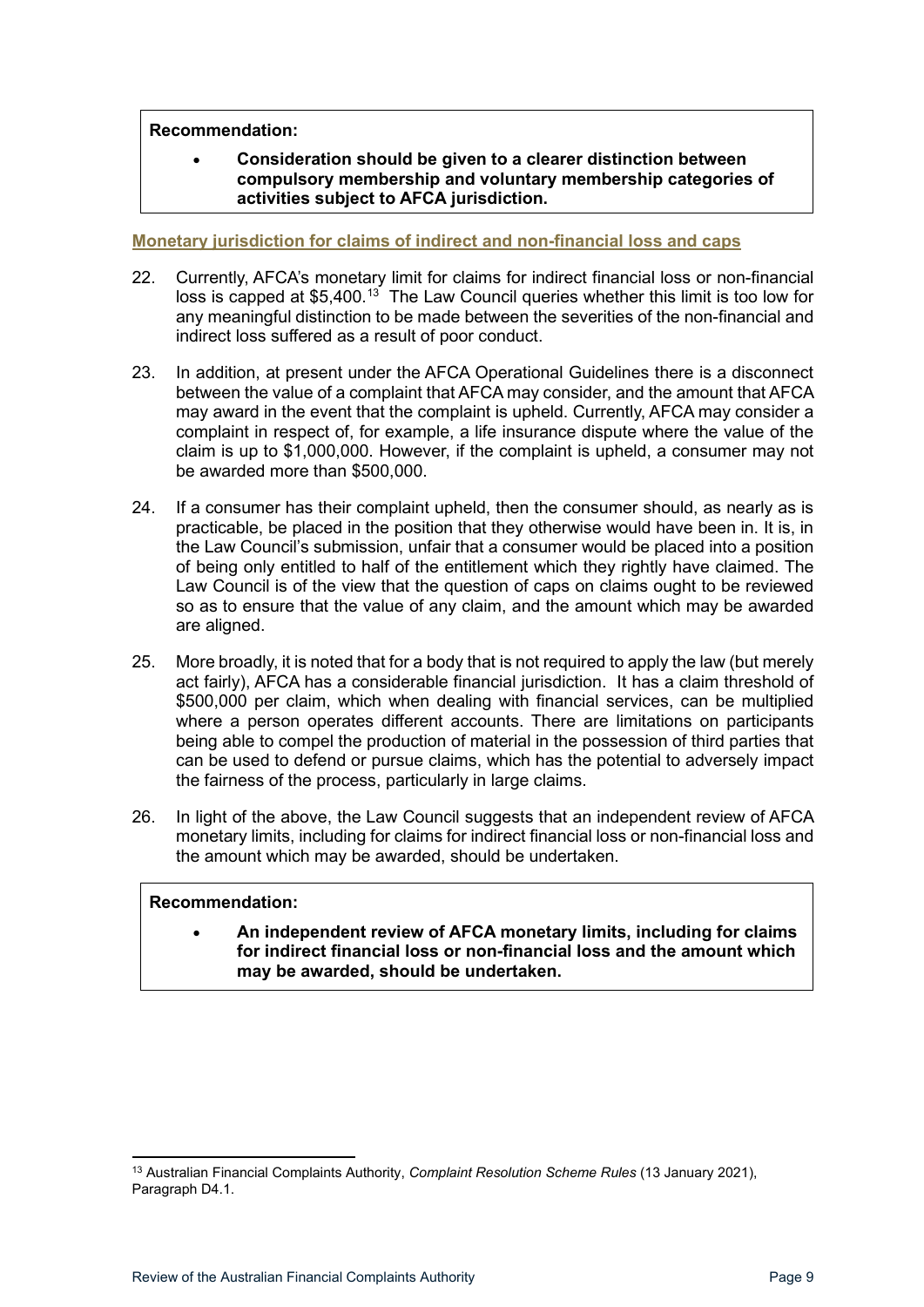## <span id="page-9-0"></span>Appeal pathways for AFCA decisions

- 27. The Law Council acknowledges that there are differing views about the desirability of increased review pathways from decisions made by AFCA. Specifically, the Law Council notes that opinions are divided in the legal profession as to whether the AFCA Independent Assessor should have the ability to review the merits or substance of an AFCA decision, as well as whether there ought to be rights of appeal to a Court or **Tribunal**
- 28. Those opposed to expanding rights of review suggest that this would lead to less timely decisions, negatively impacting the efficiency and effectiveness of the scheme. Further, financial firms already have the ability to run test cases, and consumers are not bound to accept decisions of AFCA.
- 29. It is also important to note that there are already existing avenues of appeal from decisions of AFCA if the decision is:
	- a decision in respect of a Superannuation Complaint in which there is an error of law;
	- outside the AFCA Rules or otherwise beyond its jurisdiction;
	- not made according to AFCA's own Rules;
	- otherwise made in breach of the procedural principles of natural justice; and
	- so unreasonable as to be incapable of being made by a properly informed decision-maker in the position of AFCA as originally described in the decision of *Associated Provincial Picture Houses Limited v Wednesbury Corporation*. [14](#page-9-1)
- 30. Further, it is noted that AFCA is not a court. It is a dispute resolution scheme and such schemes are, as described by O'Shea and Rickett in 'In Defence of Consumer Law' (2006) 28 (1) *Sydney Law Review* 141:

*… less concerned with the articulation and determination of legal rights than with the simple resolution of disputes…Decisions under the schemes create new rights and obligations rather than declare existing ones. There is no power to order discovery of documents or to subpoena witnesses. Enforcement of scheme decisions is not directly sanctioned by the state. No bailiff will execute a warrant issued by an industry-based dispute resolution scheme.*

- 31. This passage has been cited with approval in *Wealthcare Financial Planning Pty Ltd v Financial Industry Complaints Service and Norris*, [15](#page-9-2) *Mickovski v FOS and Metlife*, [16](#page-9-3) *Utopia Financial Services Pty Ltd v FOS and Rees*[17](#page-9-4) and *Cromwell Property Services Ltd v FOS and Radford*. [18](#page-9-5)
- 32. One of the necessary attributes of all such schemes is that they bring a degree of finality to disputes. Further avenues of appeal may therefore undermine AFCA as an effective dispute resolution scheme. Given the inequality of litigious resources for consumers as opposed to financial firms, even if the AFCA Rules provided that

<sup>14</sup> [1948] 1 KB 223.

<span id="page-9-2"></span><span id="page-9-1"></span><sup>15</sup> [2009] VSC 7.

<span id="page-9-3"></span><sup>16</sup> [2011] VSC 257; [2012] VSCA 185.

<span id="page-9-4"></span><sup>17</sup> [2012] WASC 279.

<span id="page-9-5"></span><sup>18</sup> [2014] VSCA 179.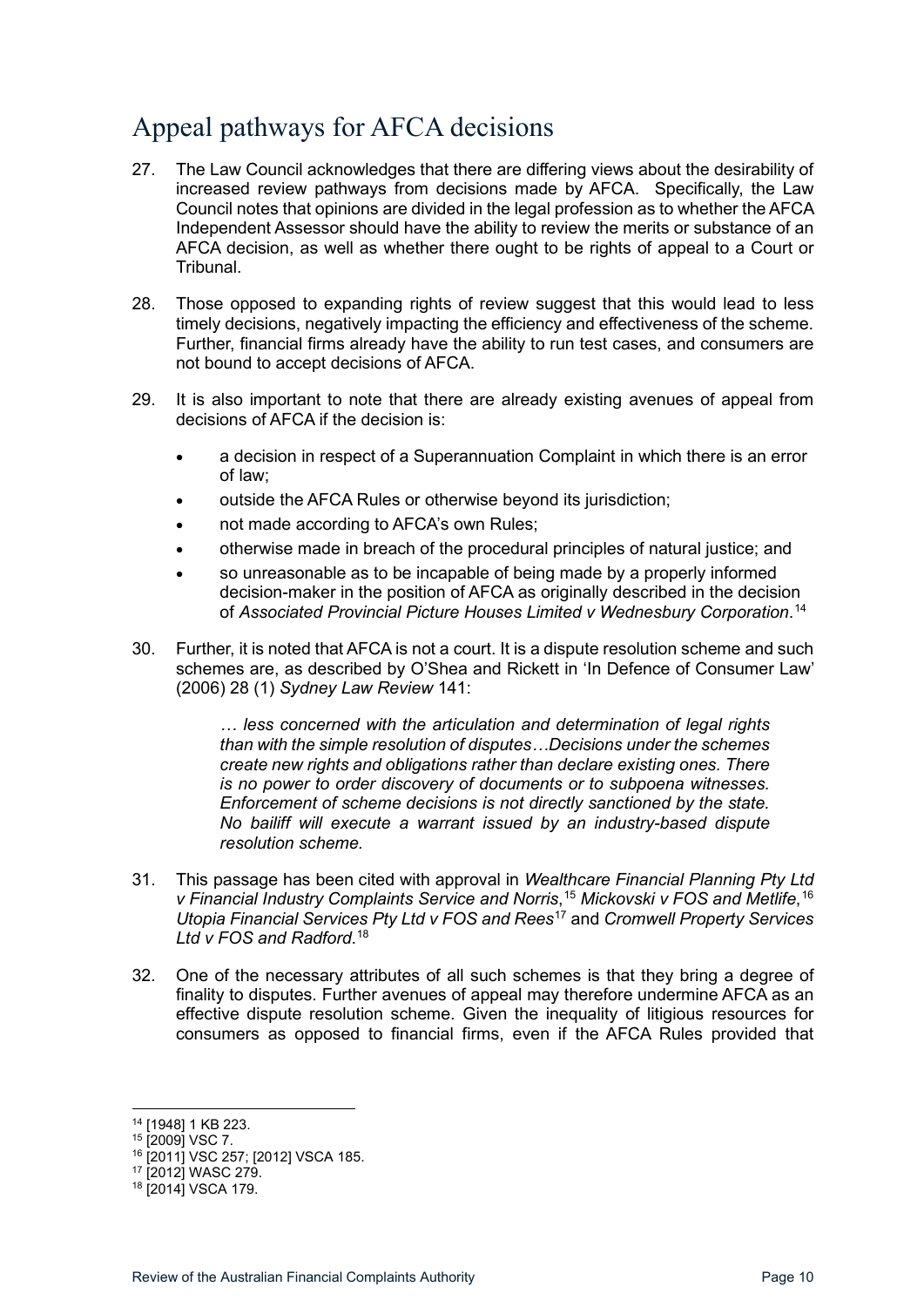respondent-initiated appeals were funded solely by the respondents, this would still be disadvantageous to consumers.

- 33. Those in favour of additional pathways for review of AFCA decisions note that the monetary jurisdiction of AFCA is considerable and there is a need for judicial review, or at the very least review by a properly resourced, experienced and qualified Independent Assessor, in particular cases.
- 34. There have been concerns that in some situations AFCA has made determinations based upon an incorrect interpretation or application of the law. It is the view of some members of the legal profession that there ought to be a right of appeal from all AFCA decisions (not just limited to Superannuation Complaints) to a judicial body on points of law so that errors of law can be corrected and not perpetuated.
- 35. It is further argued that the current test case regime may be unsatisfactory as:
	- it requires AFCA to permit a test case to be run and also allows AFCA to impose conditions, at its own discretion, as a precursor to providing permission;
	- it is limited to 'test cases' which does not extend to or include one off poor decisions (the consequences of which can be significant given AFCA's monetary jurisdiction); and
	- the financial institution is required to pay the costs of both parties, which often makes the running of 'test cases' uneconomic and, in effect, an illusory right. Some members would respectfully suggest that the lack of test cases run under the current arrangements has been driven by this economic reality, rather than reflecting a high level of acceptance of AFCA's decisions.

#### <span id="page-10-0"></span>**Scope, remit and operation of AFCA's Independent Assessor function**

- 36. Consideration ought to be given to an Independent Assessor with previous judicial (and for superannuation matters relevant trust law, equitable jurisdiction) expertise being engaged to regularly review the merits and substance of a representative sample of Preliminary Assessments and possibly even Determinations – in particular having regard to promoting sound application of legal principles and relevant statutory rules.
- 37. The Independent Assessor's review and report with any recommendations should be conducted at least annually with the findings summarised and provided to all AFCA members, with AFCA's response to any recommendations.

#### **Recommendation:**

• **Consideration should be given to having an Independent Assessor with previous judicial (and for superannuation matters relevant trust law, equitable jurisdiction) expertise to regularly review the merits and substance of a representative sample of Preliminary Assessments and possibly even Determinations.** 

#### <span id="page-10-1"></span>**Two stage decision-making process**

38. The decision-making process at AFCA involves a two-step decision making process. The first preliminary decision is called a Recommendation (or Preliminary Assessment) and is generally written by a Case Manager. A Recommendation may be rejected by either the consumer or the financial institution. If the Recommendation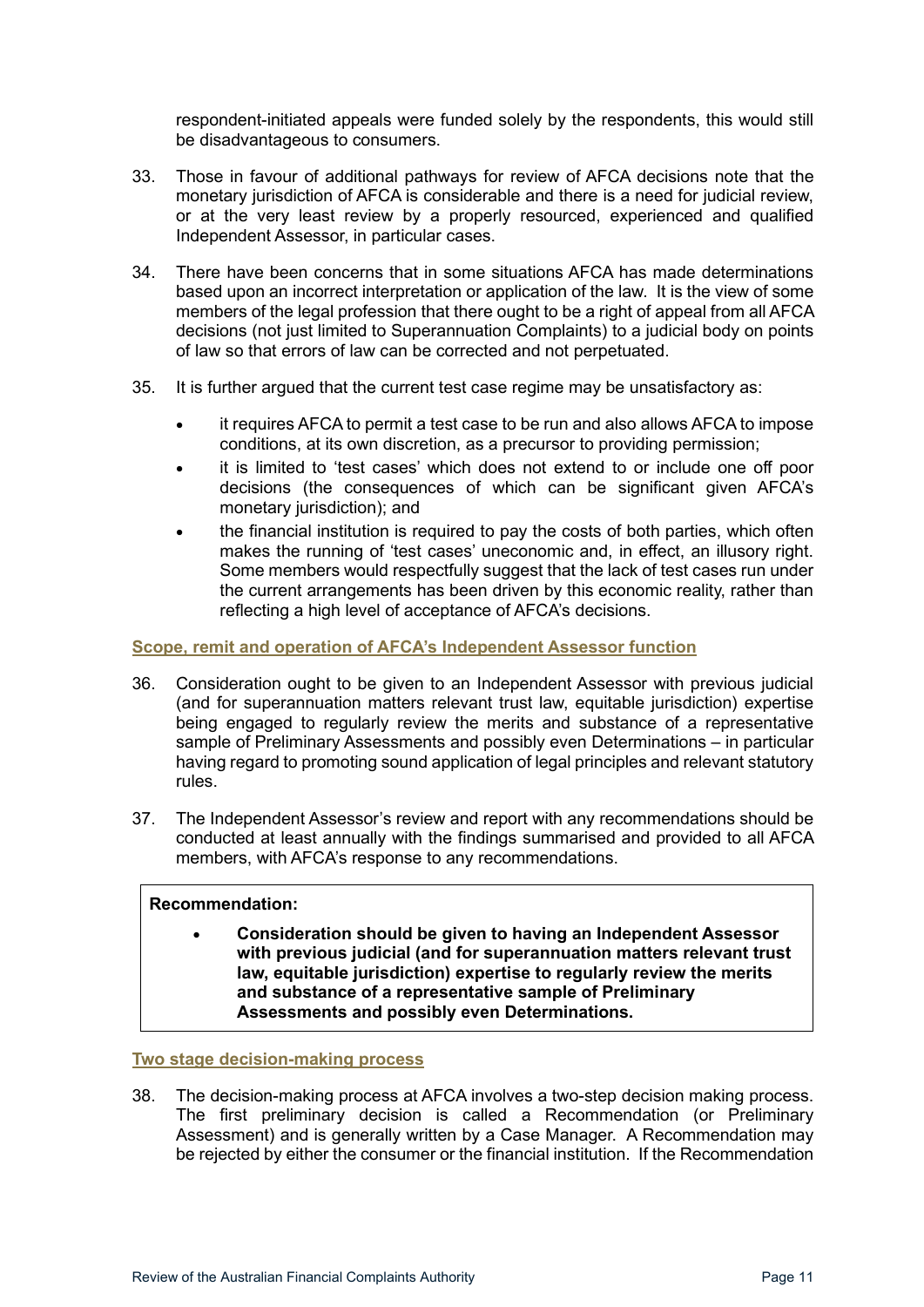is rejected, the matter then proceeds to a second and final decision called a Determination, which is generally written by an Ombudsman.

- 39. A concern in respect of the decision-making process that has been brought to the Law Council's attention is that the two-step decision making process may operate in such a way that the Determination stage appears as if it is an appeal of the Recommendation. This is not the case. The decision which is to be made at the Determination level is supposed to be a *de novo* decision, that is, a fresh set of eyes and a clear-minded decision, not affected by the decision made at the Recommendation stage.[19](#page-11-2)
- 40. It is important that the Determination level decision does not operate as an appeal. Neither a financial institution, nor a consumer, ought to have the burden of attempting to 'overturn' a lower-level decision which has been rejected as incorrect at the Recommendation stage.

#### **Recommendation:**

• **Clarification regarding the two-step decision making process is required to ensure a Determination is not treated as an appeal of a Recommendation.** 

### <span id="page-11-0"></span>Delivering against statutory objectives

<span id="page-11-1"></span>**Capability to produce consistent, predictable, quality and timely outcomes**

- 41. It is perhaps too early to assess whether AFCA is meeting its statutory objectives consistently in practice. To assist in this assessment, independent review and sampling of AFCA Preliminary Assessments, Conciliations and Determinations should be undertaken in a systematic, open and transparent manner. This could be in addition to the proposed expanded scope of the Independent Assessor as noted above.
- 42. The Law Council is advised that from observation of some AFCA Preliminary Assessments, it is apparent that the standard and legal reasoning of assessments can vary significantly, depending on the Case Manager involved. There have also been instances in which Assessments or Determinations have been unduly delayed, sometimes but not always due to the parties involved. Such delays in the conclusion of matters can adversely affect both parties to different degrees. At times, delays in the system can assist the consumer, but it should be noted that not all bodies against which complaints are made are large financial institutions. Sometimes, those who suffer the largest financial impact from such delays are small business or small investors behind the financial institution.
- 43. The Law Council recommends that consideration be given to a more rigorous internal review or peer review conducted before Preliminary Assessments are issued to promote consistency in this area. Any assessment must demonstrably and expressly refer to and rely on relevant legal (including equitable) principles for any adverse 'assessment' of trustee conduct/decision.

<span id="page-11-2"></span><sup>&</sup>lt;sup>19</sup> For an example of such an issue, see Determination in Dispute No 530878 in which the Determination attached a copy of the Recommendation and confirmed that the reasoning in the Recommendation was adopted.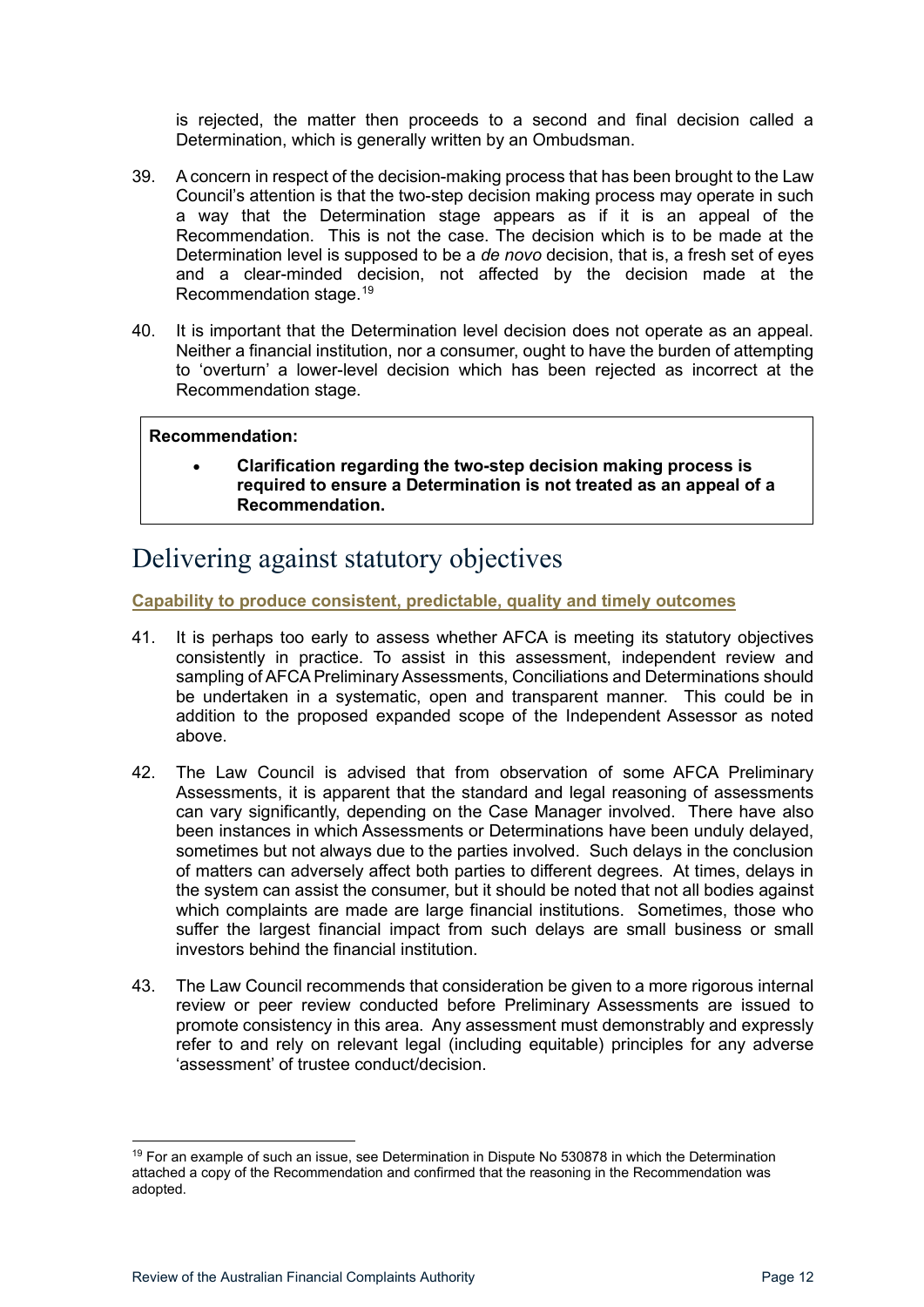#### **Recommendation:**

• **Consideration should be given to a more rigorous internal review or peer review conducted before Preliminary Assessments are issued to promote consistency, timeliness and sound application of relevant legal principles and statutory rules to the particular case.**

#### <span id="page-12-0"></span>**AFCA's funding and fee structures**

- 44. The Superannuation Committee, which forms part of the Law Council's Legal Practice Section notes that the current levy model provides no benefit to superannuation funds trustees with a better record of dealing with members and complaint issues. In the view of the Superannuation Committee, the 'user pay' model which will soon apply, in theory, can better align trustee behaviour to complaint handling costs incurred through the AFCA process.
- 45. However, the Superannuation Committee notes that in practice there appears to be no effective handbrake on costs that may be imposed by AFCA on trustees of participant funds. The 'user pay' costs associated with the legacy complaint reviews illustrates apparent excessive costs that may be imposed under a user fee model where no competitive tension in provider options exists.
- 46. A low-cost alternative dispute resolution forum needs to be pitched as and deliver an alternative (for both complainants and providers) to judicial process to be successful and in the best interests of all fund beneficiaries (and consumers generally). There may be a role for online dispute resolution processes in this regard, or other forms of negotiated outcomes leading to consensual resolution of disputes.

#### <span id="page-12-1"></span>**Treatment of evidence**

- 47. The Australian Consumer Law Committee (**ACLC**) of the Law Council's Legal Practice Section has highlighted some areas where it believes AFCA could improve the service currently provided to parties.
- 48. The ACLC notes that at present there is little guidance for consumers as to how evidence is to be treated. For example, it is relatively common for a Recommendation or Determination of AFCA to express the view that there is 'no evidence' of a particular thing having occurred. From a consumer's perspective, when facing well-resourced Respondents, this presents significant problems.
- 49. For example, there are often disputes in general insurance matters about factual occurrences. The only person present during the event will often be a consumer. Yet, an insurer may obtain expert evidence from, for example, a hydrologist (in respect of a flood insurance dispute). A consumer is generally unlikely to have the financial resources to obtain their own expert evidence because of the prohibitive costs associated with obtaining such reports.
- 50. Currently, the Complaint Resolution Scheme Rules provide AFCA the power to require the Financial Firm to contribute up to \$5,000 for the costs of the complainant obtaining expert evidence in non-superannuation complaints. [20](#page-12-2) The ACLC suggests that AFCA could do more to utilise and promote this power, particularly in circumstances where consumers are unaware of the importance of the evidence to their case.

<span id="page-12-2"></span><sup>20</sup> Australian Financial Complaints Authority, *Complaint Resolution Scheme Rules* (13 January 2021), Rule A.9.7.